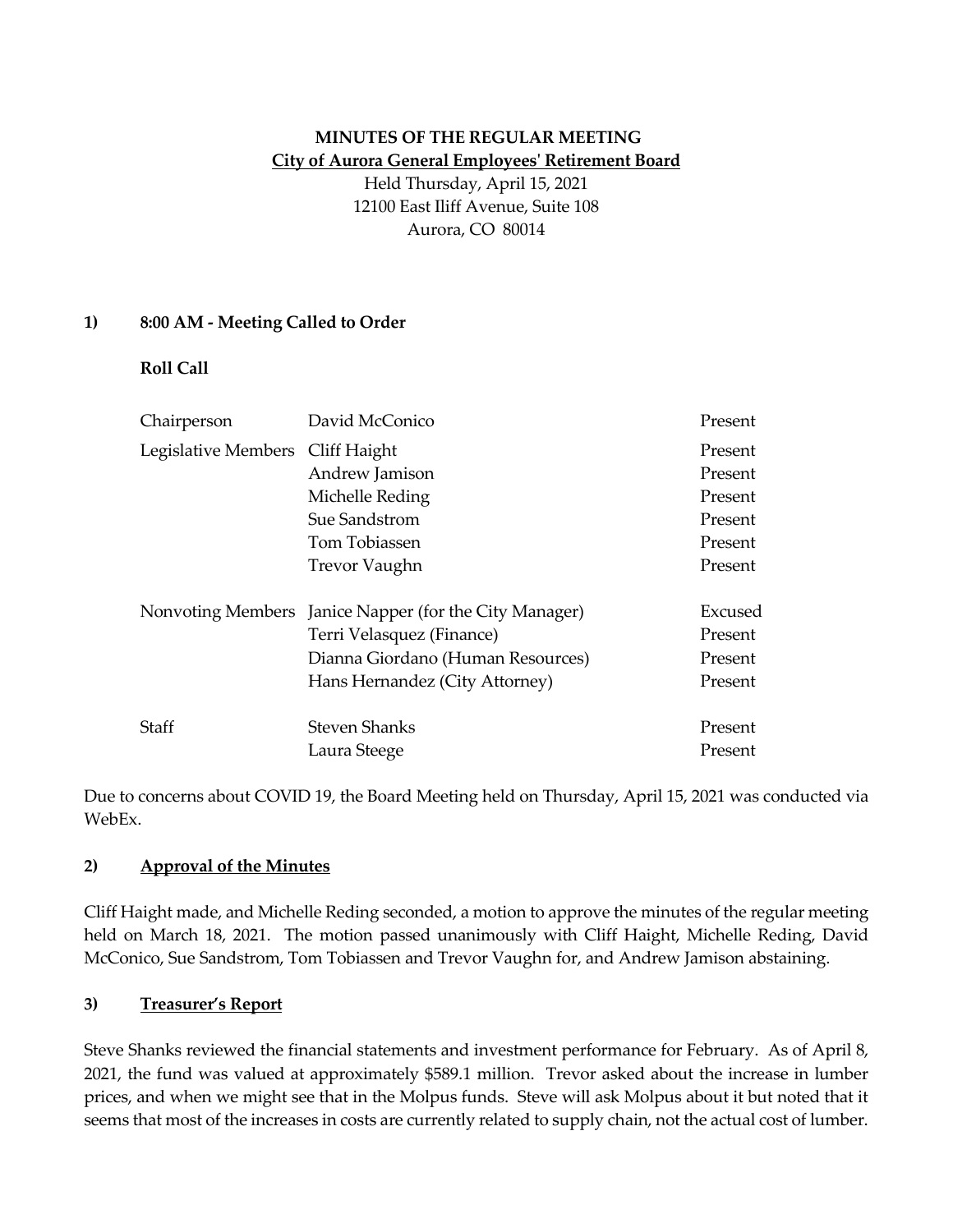**Minutes of the Regular Meeting Held Thursday, April 15, 2021**

## **Page 2**

## **4) Review of Lump Sum Distributions for March**

Sixteen participants received lump sum payments totaling \$130,447.58.

### **5) Approval of Retirement Benefits**

Steve Shanks presented the retirement calculations. Michelle Reding made, and Sue Sandstrom seconded a motion to approve retirement benefits for **Brian Balthazor, Arlene Hance (spouse of Floyd Hance), and Christine Waters.** The motion passed unanimously with Cliff Haight, Andrew Jamison, David McConico, Michelle Reding, Sue Sandstrom, Tom Tobiassen, and Trevor Vaughn for.

### **6) Public Comments**

### **7) New Business**

## **A) Financial Audit Report – Christopher Telli, Lisa Horn, and Allyson Harbert (BKD, LLP)**

David noted that the audit committee reviewed a draft of the audit report last week. Chris Telli informed the Board that he is rotating off of our account, and that Jodi Cates will be taking over his role next year. Lisa Horn reviewed the Independent Auditors Report and Financial Statements and discussed the notes to the financial statements. Mrs. Horn told the Board that GERP's 2020 financial statements received an unmodified, or "clean" opinion. As of December 31, 2020, the Plan's net position was \$576,750,526. Allyson Harbert reviewed the Audit Committee letter and noted that there were no reportable matters. The audit team thanked the staff for their help and noted that Steve's commitment to moving to a more digital environment enabled a smooth process.

#### **8) Old Business**

There was no old business.

#### **9) Report on Travel**

While there was no travel, Steve Shanks attended the Mountain States Conference online, and noted that the big topic of discussion was regarding Private Credit. He also attended a Callen Fixed Income conference, where the benefits of BB rated funds were discussed.

#### **10) Staff Report**

There was discussion concerning staff schedules during medical treatments and recovery.